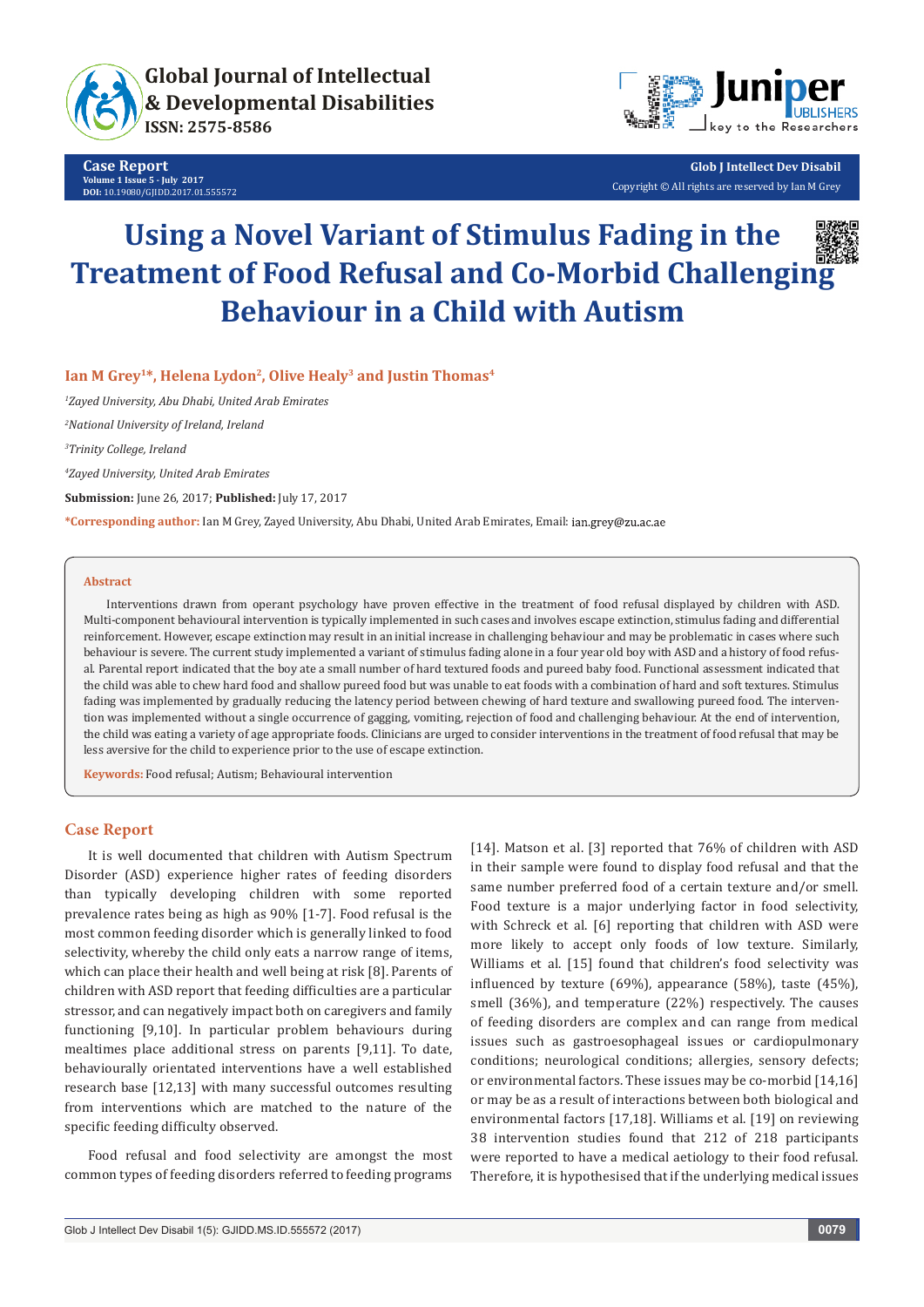have been resolved that behavioural interventions can be used to assist in ameliorating the residual feeding problems.

Treatment of food refusal typically involves multicomponent intervention including stimulus fading, differential reinforcement and some form of escape extinction [20]. EE procedures typically take one of two forms

- a. Non-removal of the spoon until the child eats the food and
- b. Physical guidance which involves physically guiding the child to take a bite [21].

Some authors have claimed that EE is often a necessary component of treatment for food selectivity, but it may be associated with high rates of collateral negative behaviours (e.g. crying or tantrums) particularly during the early stages of implementation [7,22]. Consequently, EE interventions may be aversive for both the child to experience and the caregiver to implement. This poses a particular and unique set of problems for the practitioner in so far as that if behavioural problems surrounding food refusal are sufficiently severe any increase in behaviours associated with EE may increase the risk of harm to the child. Furthermore, caregivers may be unwilling to implement such a procedure as a result. Caregivers may find the stresses sufficiently aversive to discontinue treatment which may inadvertently negatively reinforce such behaviours making subsequent treatment even more difficult.

Despite multi-component intervention for food refusal being frequently recommended and implemented, there remain very few studies examining the relative effects of individual components in isolation and as such it is difficult to identify which components are most beneficial. Owing to the observation that a large number of children with autism demonstrate food refusal, there have been calls for future research to focus on the function of food refusal and selective eating and to link these with particular methods of treatment. Function-based assessments [23-26] can be conducted to extend the work of Munk et al. [27] and Patel et al. [28] to determine how bolus size, food type, texture, flavour, colour, shape, and utensils influence feeding behaviour and food refusal. Such function-based assessments could be used to more accurately prescribe treatments that manipulate the relevant variables (e.g., texture) to expand the variety of foods consumed [29,30].

Stimulus fading is one intervention option [20,22,31-34] which has been used with both liquids and solids to increase bite size, texture and introduce novel foods and liquids. In this procedure, the new stimulus is presented alongside an existing one (e.g. simultaneous presentation) to which an appropriate response had been learnt or is in place. The old stimulus is gradually faded out, and by a process of stimulus attenuation, its frequency or intensity reduced, which allows the new stimulus to gain control of the response (e.g. sequential presentation). Stimulus fading when used for food refusal can occur on several

dimensions including texture, type and amount of food/liquid presented. However, whilst beneficial, stimulus fading is likely to be effective only once the particular dimension of stimulus underpinning refusal is correctly identified.

Numerous studies have demonstrated the individual effectiveness of simultaneous [29,35,36] and sequential [21,37] presentation approaches, and comparisons of both procedures [38], in the treatment of food refusal and selectivity. From comparative studies, both method of presentation have been reported to be successful with more rapid change in behaviour reported for simultaneous presentation. However, to date no study has looked at stimulus fading to transition from sequential presentation to simultaneous presentation, and the need for such a procedure to aide in the treatment of texture based feeding selectivity. In this case, we present the case of a young boy who displayed significant food refusal and whose diet was limited to a small number of food stuffs. Functional assessment was used to identify the dimension of food underpinning refusal and a fading procedure was subsequently implemented on its own using existing foodstuffs reliably consumed.

### **Participant**

Kevin is a four year old boy with autism. He did not have any co-morbid intellectual disability, which is reported in up to 70% of cases of autism. His intellectual functioning was reported to be at the lower end of the normal range of cognitive functioning (70- 100). His adaptive behaviour composite score also placed him in the normal range of functioning. He was diagnosed with ASD at 30 months of age. At the time of assessment and intervention he attended a pre-school using an Early Intensive Behavioural Intervention (EIBI) model and had received approximately six months of intervention. He responded well to this model and was reported to display a high rate of acquisition for learning trials and displayed good attention to academic tasks. He learned to request items using sentences, was able to comment on objects, people, and could state preferences using yes and no. His receptive language abilities were not as well developed as his expressive communication skills but he could follow two step instructions, and respond to his name. He was unable to follow prepositions. He lived at home with his mother, father, and older sister. Parents reported satisfaction with his progress and with the model of intervention implemented.

Kevin was referred by his class tutor for assessment due to ongoing problems with food selectivity. This was defined as eating a limited number of preferred foods (i.e., highly pureed food jar of egg custard and rice, rusks, yogurt and potato waffles) and food refusal was defined as refusing to eat any other food when requested to do so or when presented with new or novel foods. Within the pre-school setting Kevin would only eat highly pureed foods (e.g. egg custard and rice). Though Kevin was four years of age, the pureed food he accepted was that typically used for a four month old infant. Kevin displayed significant challenging behaviour when other foods were presented to him.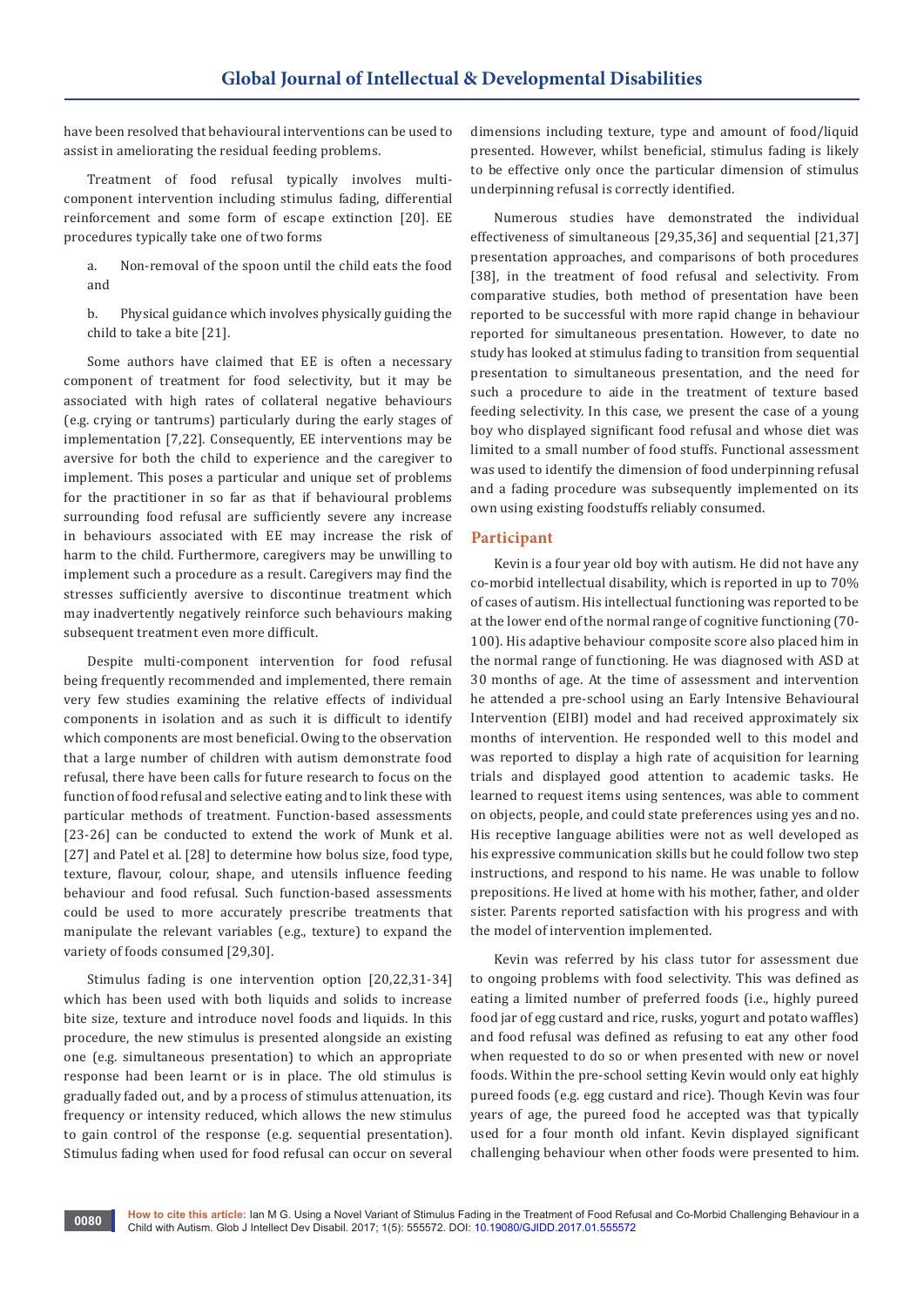In the past this also involved him hitting his head and face off hard objects resulting in the loss of his front teeth. He had also been reported to become sufficiently distressed when presented with new foods that he would emit significant challenging behaviour including throwing himself down stairs in the family home. He was also reported to engage in self-injury as a consequence of food refusal. The occurrence of such behaviours had naturally resulted in his caregivers avoiding situations where new foods were presented to Kevin. Cargivers expressed at the outset they did not wish to see any intervention implemented which would result in challenging behaviour which they found distressing.

#### **Previous Intervention**

Kevin had been previously referred to specialist Speech and Language Therapy services for treatment of food refusal. However, both this and subsequent referral to Occupational Therapy Services had proven unsuccessful. In respect of specialist Speech and Language therapy, no oral pharyngeal dysphasia, neurological or anatomical abnormalities were identified. Behavioural issues were identified and resulted in the application of praise as a potential reinforce to increase appropriate eating. However, this proved unsuccessful. Occupational therapy assessment was implemented and no abnormalities in muscle tone were detected. A possible sensory cause was suggested and coating of the oesophagus with liquid was implemented. This also proved unsuccessful and did not

result in an increase in previously rejected foods. He began home tuition at 32 months and commenced specialist pre-school at 45 months which used EIBI model.

#### **Method**

The Questions about Behavioural Function (QABF) [39] was administered with Kevin's care workers in the pre-school and this assessment identified that escape was the primary function of the target behaviour (i.e., food refusal). However, this assessment alone was insufficient to identify what dimension of the food was resulting in food refusal as it not sensitive to identify the particular dimension of food underpinning refusal. The dimensions of behaviourally based food refusal may be taste, texture and physical properties such as colour. Owing to that Kevin ate a small range of different tasting foods, it was decided to assess whether texture of foods was an important variable. To this end, it was decided to systematically alter the texture of a reliably eaten food (i.e., vegetable mash). This was done by presenting Kevin with spoonfuls of purred food with the texture slightly altered by either adding corn flour to increase the consistency of the food and by also by adding in 1mm lumps of food taken from the same food but for an older child (i.e., 8 months). The results of this behavioural assessment indicated that any attempt to alter the texture of same food by either method resulted in either immediate ejection or vomiting (Figure 1).



Initial assessment indicated that food selectivity was maintained by rejection of changing texture within an accepted food. This was established by keeping the taste of the food the same but by altering the texture of previously accepted foods. However, this assessment indicated that stimulus fading across texture was not going to be effective by altering the consistency of the food as even slight changes in texture and the inclusion of two 1mm lumps of food in a spoonful of pureed food were

sufficient to result in either immediate ejection of the food or vomiting. Owing to the severity of challenging behaviours that had occurred in the past, escape extinction was not considered a viable treatment component. However, it was clear that Kevin did not reject all textures as he reliably ate rusks which have a very hard texture. As a result of this consideration, it was conceptualised that Kevin had the ability to chew and accepted different textures of food. However, the difficulty appeared to be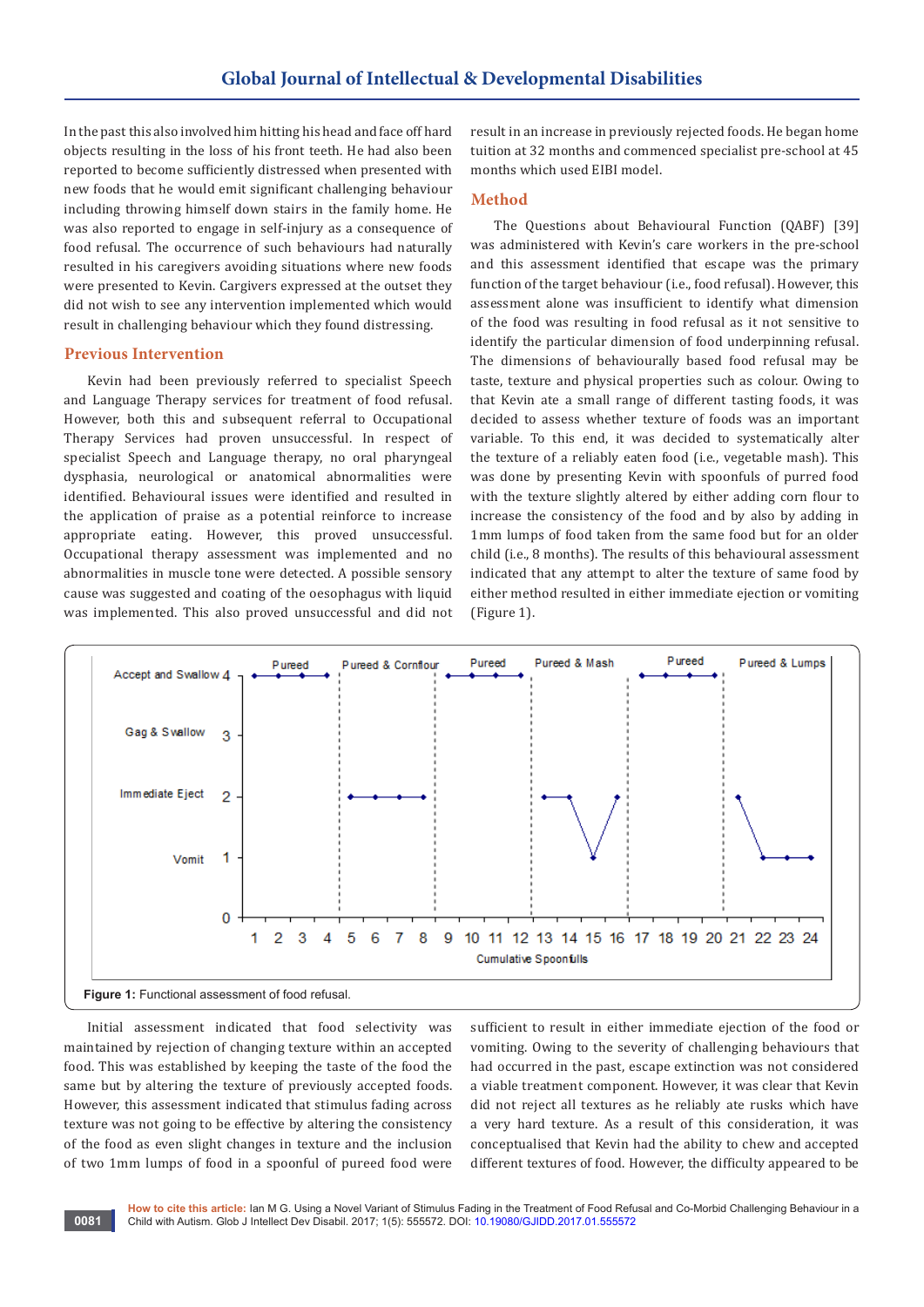of one of stimulus control in so far as that Kevin swallowed foods that had a very soft texture (e.g., pureed food) and chewed foods that had a very hard texture (e.g., rusks) but was unable to accept foods that had a combination of both textures [40].

## **Intervention**

Fading to increase texture from very soft to very hard was unlikely to be effective from the data produced by the functional assessment conducted. As a result, a reverse fading procedure was developed and tracked using observation data across four categories of responses

- a. Accept and swallow.
- b. Gag and swallow.
- c. Immediate ejection and
- d. Vomiting.

The adapted fading procedure involved establishing chewing with rusks first and gradually adding in pureed food following chewing. This involved three phases. In phase 1 (Figure2), the

latency of the Rusk naturally turning to puree after being placed in the mouth was established. This was determined to be 16 seconds and after this period of time had elapsed, Kevin was presented with a spoon of normal pureed food. The latency period between presentation of the Rusk and the subsequent presentation of the pureed food was systematically reduced over successive sessions until the two were presented simultaneously. In phase 2 (Figure 3), the Rusk and pureed food were presented simultaneously but beginning with a small bite sized Rusk being presented on a normal spoon covered in pureed food. The presentation of Rusk and pureed food then alternated between the Rusk being on top of or under the pureed food. In phase 3 (Figure 4), the amount of Rusk presented with pureed food was increased. In the fourth and final phase (Figure 5), lumps of food of increasing size from a normal jar of the same food (i.e., 12 months) were presented with a Rusk culminating with presentation of food from a normal jar of un pureed food. A final generalisation test was also conducted and Kevin was eating non-pureed foods consistently and was able to eat a variety of other age appropriate foods (e.g., pizza slices).





**How to cite this article:** Ian M G. Using a Novel Variant of Stimulus Fading in the Treatment of Food Refusal and Co-Morbid Challenging Behaviour in a Child with Autism. Glob J Intellect Dev Disabil. 2017; 1(5): 555572. DOI: [10.19080/GJIDD.2017.01.555572](http://dx.doi.org/10.19080/GJIDD.2017.01.555572
) **<sup>0082</sup>**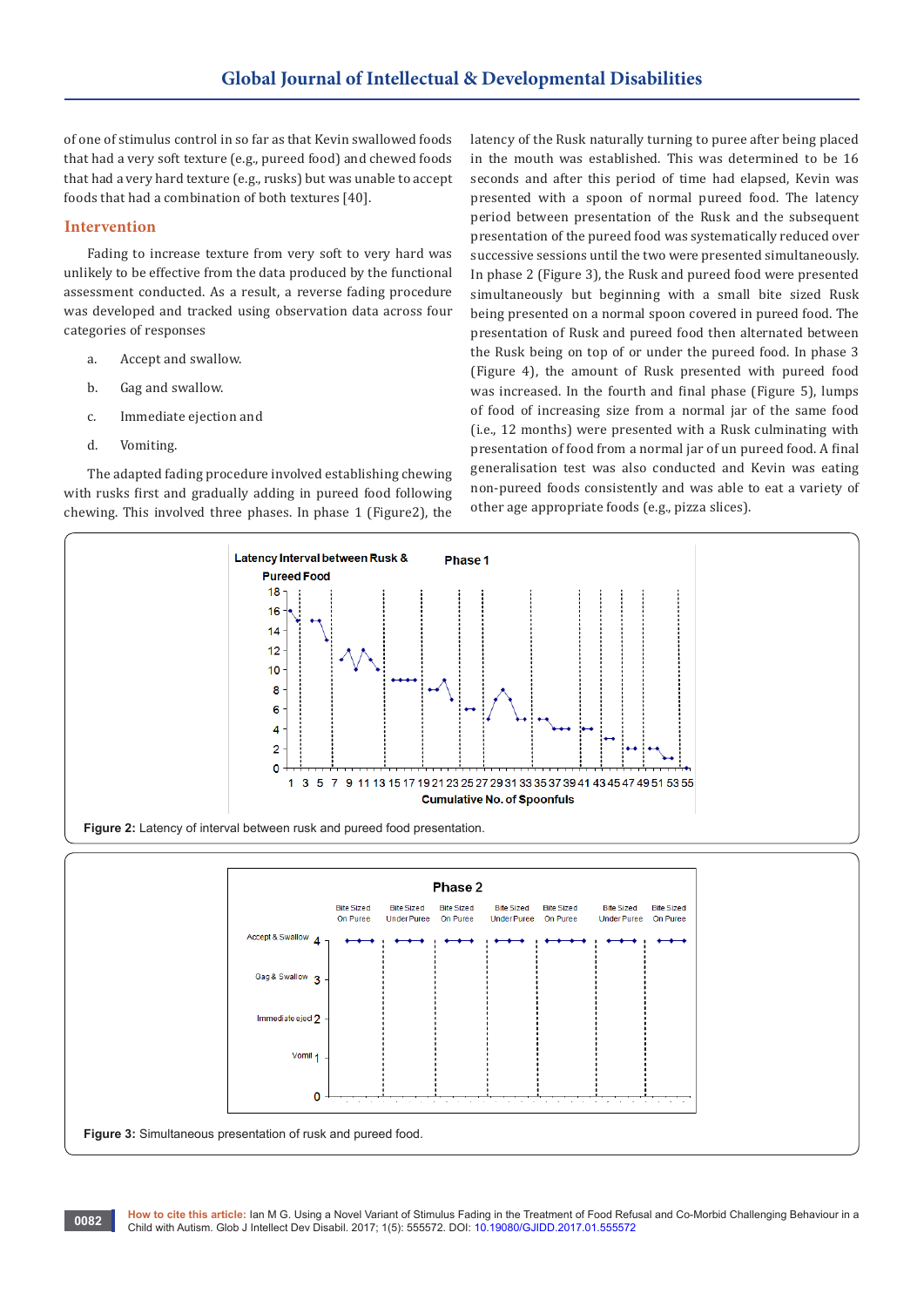

**Figure 4:** Simultaneous presentation of increasing rusk size and pureed food.



**Figure5:** Presentation of rusk plus increasing size of lumps of normal food.

Because Kevin attended a busy EIBI class for children with autism and owing to the typical focus of intervention on preacademic and academic skills, generally only a limited time was available for lunch breaks etc. To facilitate effective intervention, increased time had to be devoted to correct presentation of intervention phases and collateral preparation of materials which resulted in decreased access to intervention in other areas for a relatively short period of time. The intervention also required that a tutor was available to implement all phases correctly and consistently which can result in a cost element for schools in general but was not an issue in the current school. It was considered important to avoid any gaps in the intervention sequence which took place on consecutive days over a three week period. A final complicating factor revolved around the issue of generalisation and consistency with the home environment.

Inconsistency of application of behavioural interventions is a known mitigating variable with respect to their effectiveness. In the current case, parents were informed of the intervention from the outset and it was decided to implement the intervention in the school environment alone until its effectiveness had been demonstrated. Kevin's parents had experienced previous failures of intervention in the past and as such it was considered premature to implement the intervention simultaneously in both locations. Once efficacy of the intervention was demonstrated in the classroom setting, parents were then willing to implement it in the home setting.

Kevin's mother was contacted at various intervals over a six month period following intervention. She reported that the family no longer presented pureed food of any particular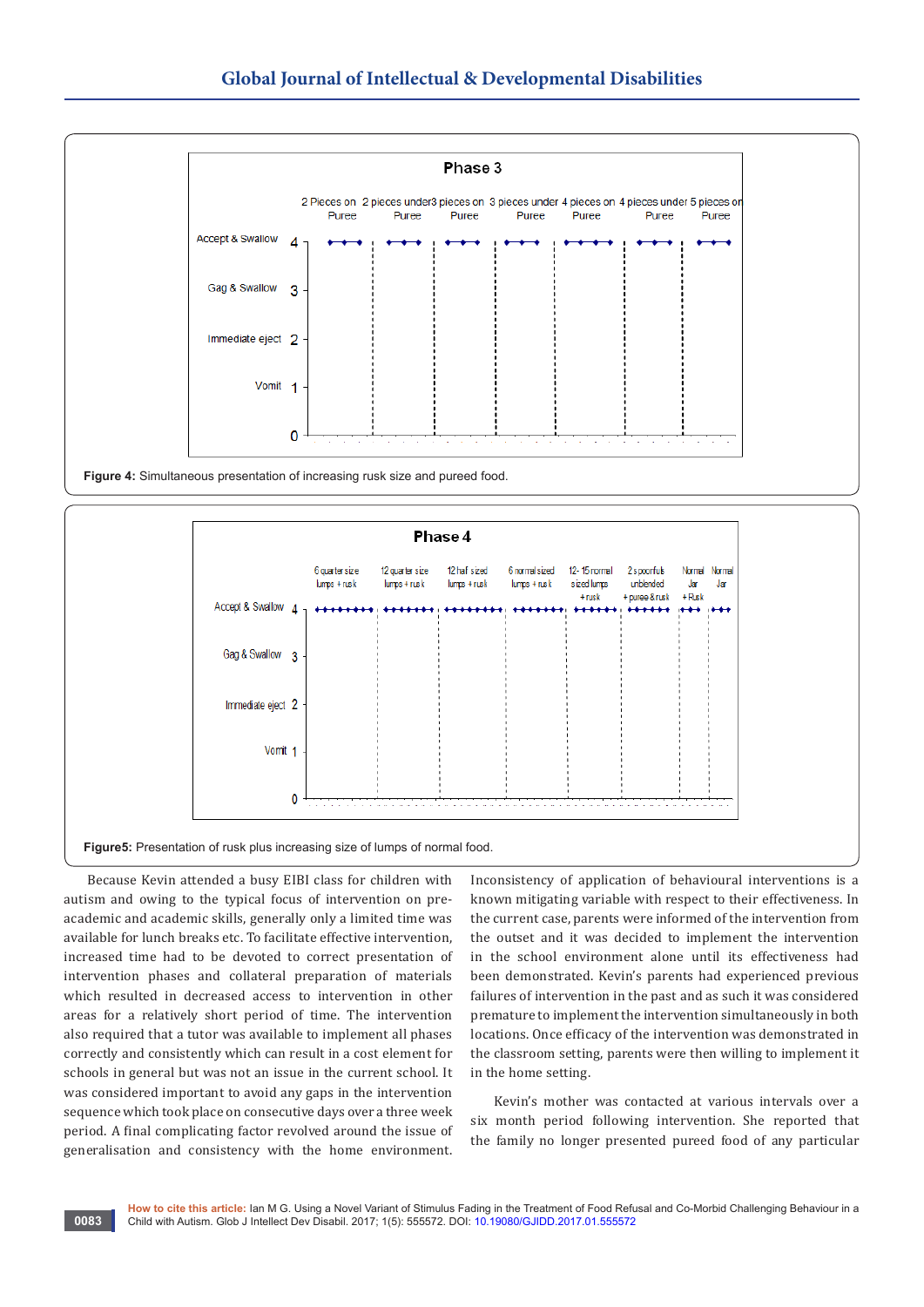flavour to Kevin and that he was eating normal foods presented in a normal fashion to him and with other family members. His mother also reported there was a substantial reduction in tantrums and other negative behaviours to a near zero rate and that he was much more compliant with instruction at meal-times.

## **Discussion**

The primary treatment implication of the case is that food refusal can be successfully treated by use of stimulus fading alone rather than by multi-component intervention including extinction procedures. While multi-component treatment has been reported to be effective, it may not always be practical particularly in cases where the use of escape extinction is likely to result in severe challenging behaviours. Furthermore, escape extinction is an aversive procedure and with all aversive procedures they should only be implemented as a last resort. This is particularly pertinent in light of the fact that clinicians are ethically bound to adopt least restrictive procedures first. The current study illustrates that at least in at least some cases, stimulus fading without escape extinction can be effective. The intervention presented here was conducted in a manner that did not result in an aversive experience for the child. Throughout the intervention, Kevin did not emit challenging behaviour and did not engage in gagging, rejection of food or vomiting.

Based upon the findings in the current case study, clinicians and students are recommended to implement modified functional assessment methodology to identify from the outset the specific idiosyncratic features of food presentation that result in food refusal [29]. The use of such methodology allows for a more precise tailoring of subsequent intervention. More specifically, it can allow for a selection of specific individual components rather than an 'off the shelf' multi-component intervention that may take longer to implement, may be associated with aversive components and may not be any more differentially effective. The need for comparisons of the effectiveness of various individual procedures involved in the treatment of food refusal has been made before and the work presented here represents an answering of that call [8]. Clinicians and students are encouraged to examine instances of food refusal on a case by case basis and to be creative in the solutions to this problem whilst having a good knowledge of behavioural principles by examining how they can modify procedures to produce idiosyncratic interventions that work with minimal intrusiveness.

Critical to the success of behavioural intervention for food refusal is access to trained individuals who can implement and monitor treatment plans as they are being implemented. Despite food refusal being well established in Kevin's case, it took a number of years before he was referred for behavioural intervention. Furthermore, he had been previously referred to both Speech and Language Therapy and Occupational Therapy though with no obvious success. The issue that arises from this observation relates to timely access to effective intervention for children with autism and food refusal before these behaviours become more established or before negative health and

nutritional consequences ensue. In many countries, access to behavioural intervention is extremely limited particularly in preschool and primary school locations. It would appear that in some cases, access to care is on the basis of access to multi-disciplinary structures rather than access to evidence based interventions. Whilst clinical psychology services are typically included in these structures, the issue of clinical psychologists having relevant and sufficient training in behavioural psychology is an issue for assessment and effective intervention. Furthermore, there is a debate concerning the relative value of questionnaire based methods of assessment to capture the necessary dimensions of food refusal to enable effective intervention [41]. Function based assessments based on direct observation are time consuming and what remains lacking to date are studies regarding the convergent validity of questionnaire based assessment versus assessment based upon direct observation. Such studies would be beneficial to future practitioners and may result in less time being devoted to functional assessment methodologies.

#### **References**

- 1. [Bandini LG, Anderson SE, Curtin C, Cermak S, Evans EW, et al. \(2010\).](https://www.ncbi.nlm.nih.gov/pubmed/20362301)  [Food selectivity in children with autism spectrum disorders and](https://www.ncbi.nlm.nih.gov/pubmed/20362301)  [typically developing children. J Pediatr 157\(2\): 259-264.](https://www.ncbi.nlm.nih.gov/pubmed/20362301)
- 2. DeMeyer MK (1979) Parents and children in autism. John Wiley, New York, USA.
- 3. [Fodstad JC, Matson JL \(2008\) A comparison of feeding and mealtime](https://link.springer.com/article/10.1007/s10882-008-9116-6)  [problems in adults with intellectual disabilities with and without](https://link.springer.com/article/10.1007/s10882-008-9116-6)  [autism. Journal of Developmental and Physical Disabilities 20\(6\): 541-](https://link.springer.com/article/10.1007/s10882-008-9116-6) [550.](https://link.springer.com/article/10.1007/s10882-008-9116-6)
- 4. [Ledford JR, Gast DL \(2006\) Feeding problems in children with](http://www.lrcss.com/assets/pdfs/Feeding_problems_in_Autism.pdf)  [autism spectrum disorders: A review. Focus on Autism and Other](http://www.lrcss.com/assets/pdfs/Feeding_problems_in_Autism.pdf)  [Developmental Disabilities 21\(3\): 153-166.](http://www.lrcss.com/assets/pdfs/Feeding_problems_in_Autism.pdf)
- 5. [Schreck KA, Williams K \(2006\) Food preferences and factors influencing](https://www.ncbi.nlm.nih.gov/pubmed/16043324)  [food selectivity for children with autism spectrum disorders. Res Dev](https://www.ncbi.nlm.nih.gov/pubmed/16043324)  [Disabil 27\(4\): 353-363.](https://www.ncbi.nlm.nih.gov/pubmed/16043324)
- 6. [Schreck KA, Williams K, Smith AF \(2004\) A comparison of eating](https://www.ncbi.nlm.nih.gov/pubmed/15449518)  [behaviors between children with and without autism. J Autism Dev](https://www.ncbi.nlm.nih.gov/pubmed/15449518)  [Disord 34\(4\): 433-438.](https://www.ncbi.nlm.nih.gov/pubmed/15449518)
- 7. [Seiverling L, Kokitus A, Williams K \(2012\) A clinical demonstration of](http://psycnet.apa.org/journals/bar/13/2/11.pdf)  [a treatment package for food selectivity. The Behavior Analyst Today](http://psycnet.apa.org/journals/bar/13/2/11.pdf)  [13\(2\): 11-16.](http://psycnet.apa.org/journals/bar/13/2/11.pdf)
- 8. Kozlowski AM, Matson JL, Belva B, Rieske R (2012) Feeding and sleep difficulties in toddlers with autism spectrum disorders. Research In Autism Spectrum Disorders 6(1): 385-390.
- 9. [Kodak T, Piazza CC \(2008\) Assessment and behavioral treatment of](https://www.ncbi.nlm.nih.gov/pubmed/18775376)  [feeding and sleeping disorders in Children with autism spectrum](https://www.ncbi.nlm.nih.gov/pubmed/18775376)  [disorders. Child Adolesc Psychiatr Clin N Am 17\(4\): 887-905.](https://www.ncbi.nlm.nih.gov/pubmed/18775376)
- 10. [Martin C, Southall A, Shea E, Marr A \(2008\) The importance of](http://journals.sagepub.com/doi/abs/10.1177/1094428106302871)  [multifaceted approach in the assessment and treatment of childhod](http://journals.sagepub.com/doi/abs/10.1177/1094428106302871)  [feeding disorders. Clinical Case Studies 7\(2\): 79-99.](http://journals.sagepub.com/doi/abs/10.1177/1094428106302871)
- 11. [Leung C, Lau J, Chan G, Lau B, Chui M \(2010\) Development and](https://www.ncbi.nlm.nih.gov/pubmed/20153603)  [validation of a questionnaire to measure the service needs of families](https://www.ncbi.nlm.nih.gov/pubmed/20153603)  [with children with developmental disabilities. Res Dev Disabil 31\(3\):](https://www.ncbi.nlm.nih.gov/pubmed/20153603)  [664-671.](https://www.ncbi.nlm.nih.gov/pubmed/20153603)
- 12. [Bachmeyer MH \(2009\) Treatment of selective and inadequate food](https://www.ncbi.nlm.nih.gov/pubmed/22477695/)  [intake in children: A review and practical guide. Behav Anal Pract 2\(1\):](https://www.ncbi.nlm.nih.gov/pubmed/22477695/)  [43-50.](https://www.ncbi.nlm.nih.gov/pubmed/22477695/)
- 13. [Volkert VM, Vaz PC \(2010\) Recent studies of feeding problems in](https://www.ncbi.nlm.nih.gov/pubmed/20808508/)